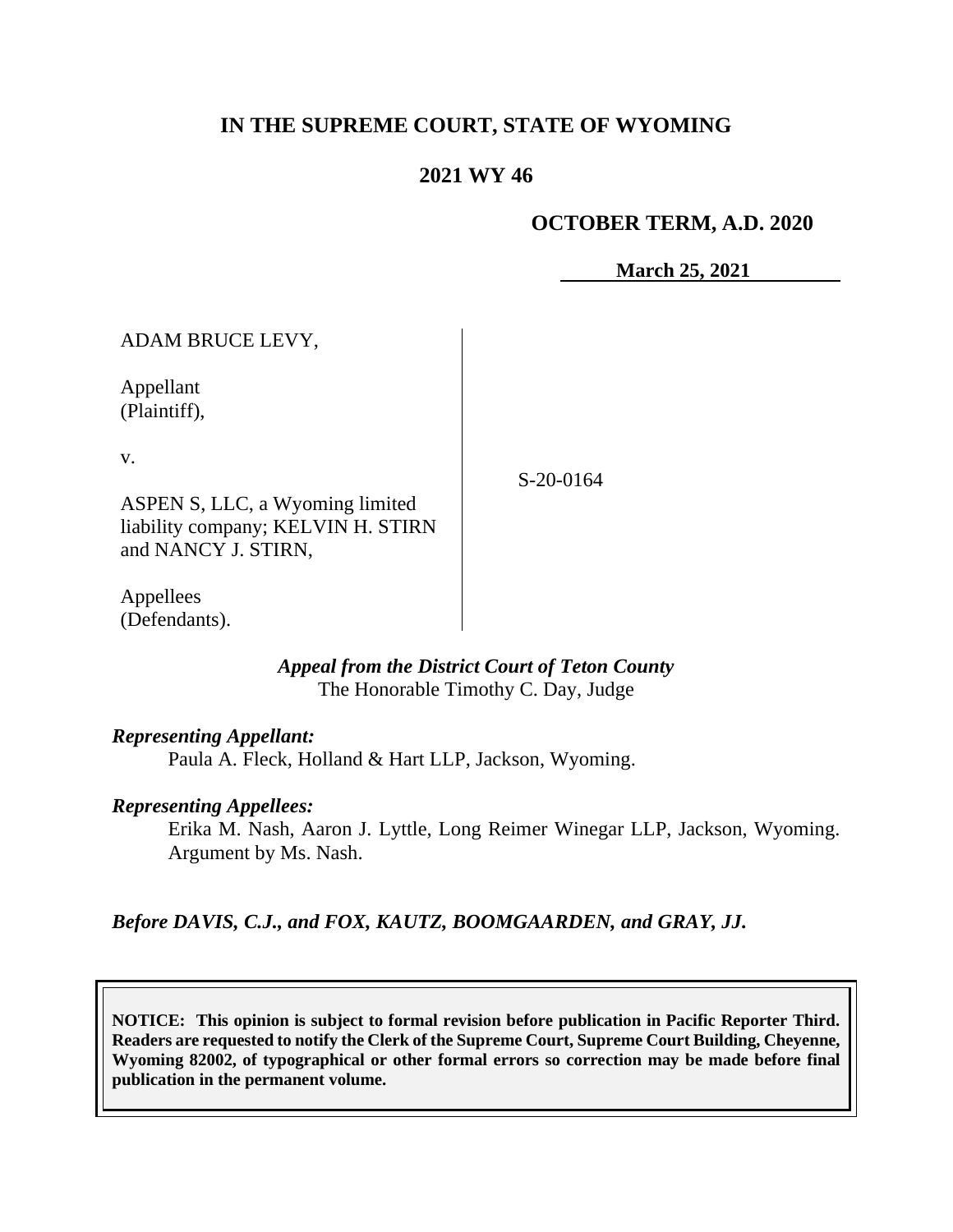## **KAUTZ, Justice.**

[¶1] Adam Bruce Levy brought a declaratory judgment action against Aspen S, LLC and Kelvin H. and Nancy J. Stirn (hereinafter collectively referred to as the Stirns) asking the district court to declare he had the right to install underground fiber optic cable within a utility easement located on the Stirns' property. He also requested his attorney fees and costs under the easement's fee-shifting provision. Four months later, the Stirns agreed Mr. Levy had the right to install the fiber optic cable in the easement and moved for judgment on the pleadings, claiming Mr. Levy's declaratory judgment action was moot because there was no longer a justiciable controversy. The district court dismissed the declaratory judgment action as moot and denied Mr. Levy's request for attorney fees and costs. Mr. Levy appealed. He challenges only the district court's denial of his attorney fees and costs. We reverse and remand.

## **ISSUE**

[¶2] We restate the issue as follows:

Did the district court err in concluding Mr. Levy was not entitled to his attorney fees and costs under the easement's fee-shifting provision?

## **FACTS**

[¶3] Mr. Levy owns property in Teton County, Wyoming, which is benefitted by a 30 foot wide "access and underground utility easement" located on the Stirns' property. In July 2019, Mr. Levy contacted Silver Star Communications (Silver Star) for the installation of underground fiber optic cable within the easement to facilitate telephone service and internet access to his property. Although not clear from the record, it appears Silver Star attempted to access the easement area but the Stirns refused to allow access unless they were paid and provided free internet service, including free installation of the "trunk line" and "drop lines" to their property. Silver Star communicated the Stirns' demands to Mr. Levy.

[¶4] The next month, Mr. Levy hired a surveyor to determine the easement's exact location for purposes of installing the cable. The Stirns ordered the surveyor to leave the easement area, and Ms. Stirn told the surveyor she did not recognize the easement and would not allow installation without payment. Mr. Levy met with the Stirns and informed them the easement gave him the right to install underground utilities, including fiber optic cable. The Stirns disagreed and again refused to agree to the installation unless they were guaranteed free internet service. In September 2019, Mr. Levy spoke with Silver Star about the status of the cable installation; Silver Star informed him Mr. Stirn had called and reiterated the Stirns' demand for free internet access before they would allow the cable to be installed. The next month, Mr. Levy again attempted to have the easement surveyed;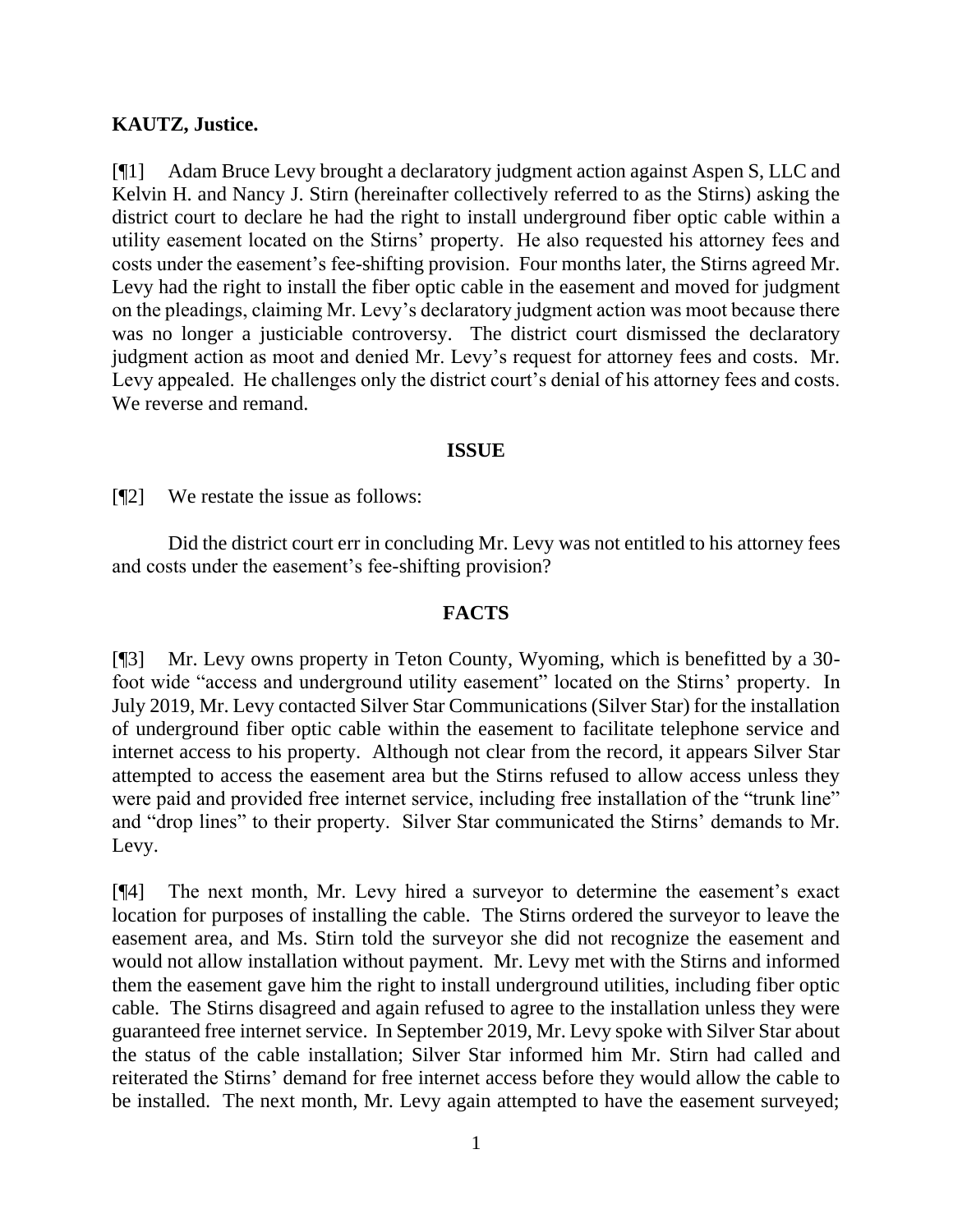the Stirns again ejected the surveyor from the easement area. Mr. Levy made one last attempt to persuade the Stirns to agree to the installation; still, the Stirns refused to agree to the installation.

[¶5] Several months later, in January 2020, Mr. Levy filed a complaint against the Stirns seeking (1) a declaration that the easement allows for the installation of underground fiber optic cable; and (2) his attorney fees and costs under the easement's fee-shifting provision. Four months later, the Stirns signed and recorded "Affidavits Affecting Title" in the Teton County Clerk's Office in which they agreed the easement "includes the installation, construction and maintenance of underground fiber optic telecommunication wire/cable located within the burdened area of the Servient Estate [(the Stirns' property)] for the benefit of the Dominant Estate [(Mr. Levy's property)]." A week later, they filed a motion for judgment on the pleadings under Rule 12(c) of the Wyoming Rules of Civil Procedure (W.R.C.P.) in the district court. They claimed Mr. Levy's complaint should be dismissed for lack of subject matter jurisdiction because there was no longer a justiciable controversy due to their filing of the "Affidavits Affecting Title," which acknowledged Mr. Levy had the right to install fiber optic cable in the easement. Mr. Levy agreed his claim for declaratory relief was rendered moot by the "Affidavits Affecting Title." However, he argued his claim for attorney fees and costs remained a justiciable controversy and he was entitled to his fees and costs under the easement's fee-shifting provision.

[¶6] The district court concluded the "Affidavits Affecting Title" established the Stirns no longer contested that the easement allowed for the installation of fiber optic cable and rendered Mr. Levy's declaratory judgment action moot. As a result, it dismissed the declaratory judgment action for lack of subject matter jurisdiction. The court decided Mr. Levy was not entitled to his attorney fees and costs. Mr. Levy timely appealed.

### **STANDARD OF REVIEW**

[¶7] Mr. Levy does not challenge the district court's dismissal of his declaratory judgment action as moot. He disputes only the district court's denial of his request for attorney fees and costs under the easement's fee-shifting provision. We review de novo a district court's interpretation of an easement, including its fee-shifting provision. *See Douglas v. Jackson Hole Land Tr.*, 2020 WY 69, ¶ 12, 464 P.3d 1223, 1227 (Wyo. 2020) ("We review easements as we do questions of contract interpretation." (citing *Davison v. Wyo. Game & Fish Comm'n,* 2010 WY 121, ¶ 9, 238 P.3d 556, 560 (Wyo. 2010)); *Larson v. Burton Constr., Inc.*, 2018 WY 74, ¶ 16, 421 P.3d 538, 544 (Wyo. 2018) ("Contract interpretation presents questions of law which we review de novo.").<sup>1</sup>

<sup>&</sup>lt;sup>1</sup> Although neither party has argued otherwise, the district court had jurisdiction to decide the attorney fees issue even though it concluded it did not have subject matter jurisdiction over Mr. Levy's claim for declaratory relief. Mr. Levy brought a separate claim for his attorney fees and costs, and attorney fee awards are collateral to the merits of a case. *See Lokey v. Irwin*, 2016 WY 50, ¶ 14, 374 P.3d 311, 316 (Wyo. 2016) (concluding "the award of attorney fees is collateral to the merits of a case, and therefore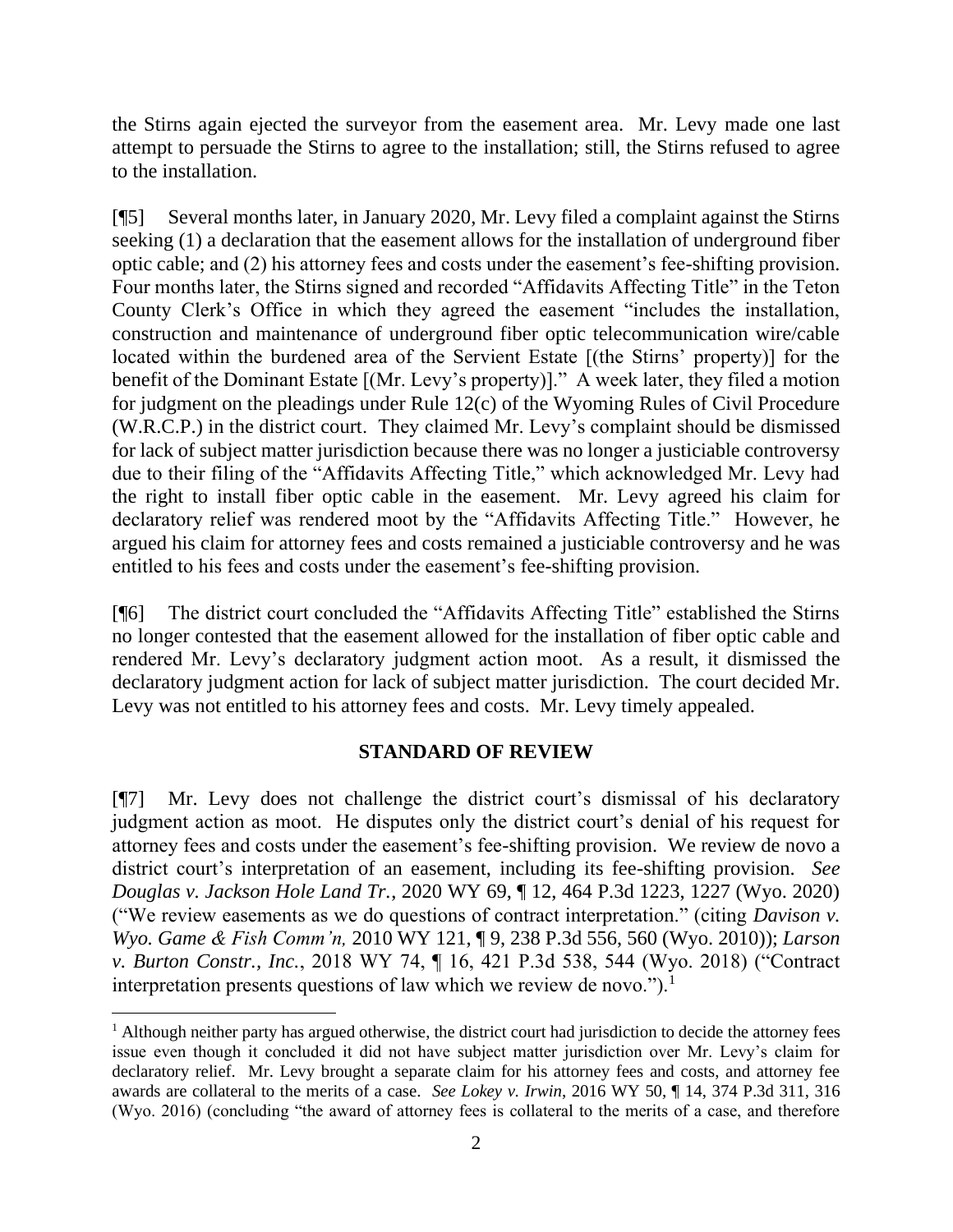[¶8] In interpreting an easement, we apply our general rules of contract interpretation. *Douglas*, ¶ 20, 464 P.3d at 1230 (quoting *Pennant Serv. Co., Inc. v. True Oil Co., LLC,* 2011 WY 40, ¶ 24, 249 P.3d 698, 708-09 (Wyo. 2011)). *See also, Gayhart v. Corsi*, 2020 WY 58,  $\P$  15, 462 P.3d 904, 909 (Wyo. 2020) ("The principles of contract construction apply to construction of an easement." (quoting *Lozier v. Blattland Invs., LLC*, 2004 WY 132, ¶ 9, 100 P.3d 380, 383-84 (Wyo. 2004)). "[W]e seek to determine the intent of the parties to the easement . . . and begin by attempting to glean the meaning of the easement from its language." *Pokorny v. Salas*, 2003 WY 159, ¶ 23, 81 P.3d 171, 177-78 (Wyo. 2003). Unless the easement is ambiguous, its "'language . . . expresses and controls the intent of the parties.'" *Four B Props., LLC v. Nature Conservancy*, 2020 WY 24, ¶ 33, 458 P.3d 832, 841 (Wyo. 2020) (quoting *State v. Pennzoil Co.*, 752 P.2d 975, 978 (Wyo. 1988)). An easement "is ambiguous if it conveys a 'double or obscure meaning.'" *Douglas*, ¶ 14, 464 P.3d at 1228 (quoting *Ultra Res., Inc. v. Hartman*, 2010 WY 36, ¶ 23, 226 P.3d 889, 905 (Wyo. 2010)) (other citation omitted). The parties' disagreement over the meaning of an easement does not create an ambiguity. *Principal Life Ins. Co. v. Summit Well Serv., Inc.*, 2002 WY 172, ¶ 19, 57 P.3d 1257, 1262 (Wyo. 2002) (citations omitted).

#### **DISCUSSION**

[¶9] "'Wyoming generally subscribes to the American rule regarding the recovery of attorney fees, under which . . . each party pays his or her own fees. A prevailing party may, however, be reimbursed for attorney fees when provided for by contract or statute.'" *Douglas*, ¶ 20, 464 P.3d at 1229-30 (quoting *Thorkildsen v. Belden*, 2012 WY 8, ¶ 10, 269 P.3d 421, 424 (Wyo. 2012)) (other citations omitted). In this case, Mr. Levy seeks his attorney fees and costs under the easement's fee-shifting provision, which states:

> In any proceeding to enforce any of the terms and conditions in this instrument, the prevailing party shall be entitled to recover all costs incurred in connection therewith, including reasonable attorney's fees, whether suit is brought or not.

[¶10] The district court decided Mr. Levy was not entitled to his attorney fees and costs under this provision because (1) his declaratory judgment action was not a "proceeding to enforce" and (2) Mr. Levy was not the "prevailing party." We address each in turn.

### **1.** *"Proceeding to Enforce"*

within a court's jurisdiction, even after the court has determined that it lacks jurisdiction of the underlying claim" (citation omitted)), *overruled on other grounds by Essex Holding, LLC v. Basic Props., Inc.*, 2018 WY 111, ¶¶ 34, 40, 427 P.3d 718, 721 (Wyo. 2018).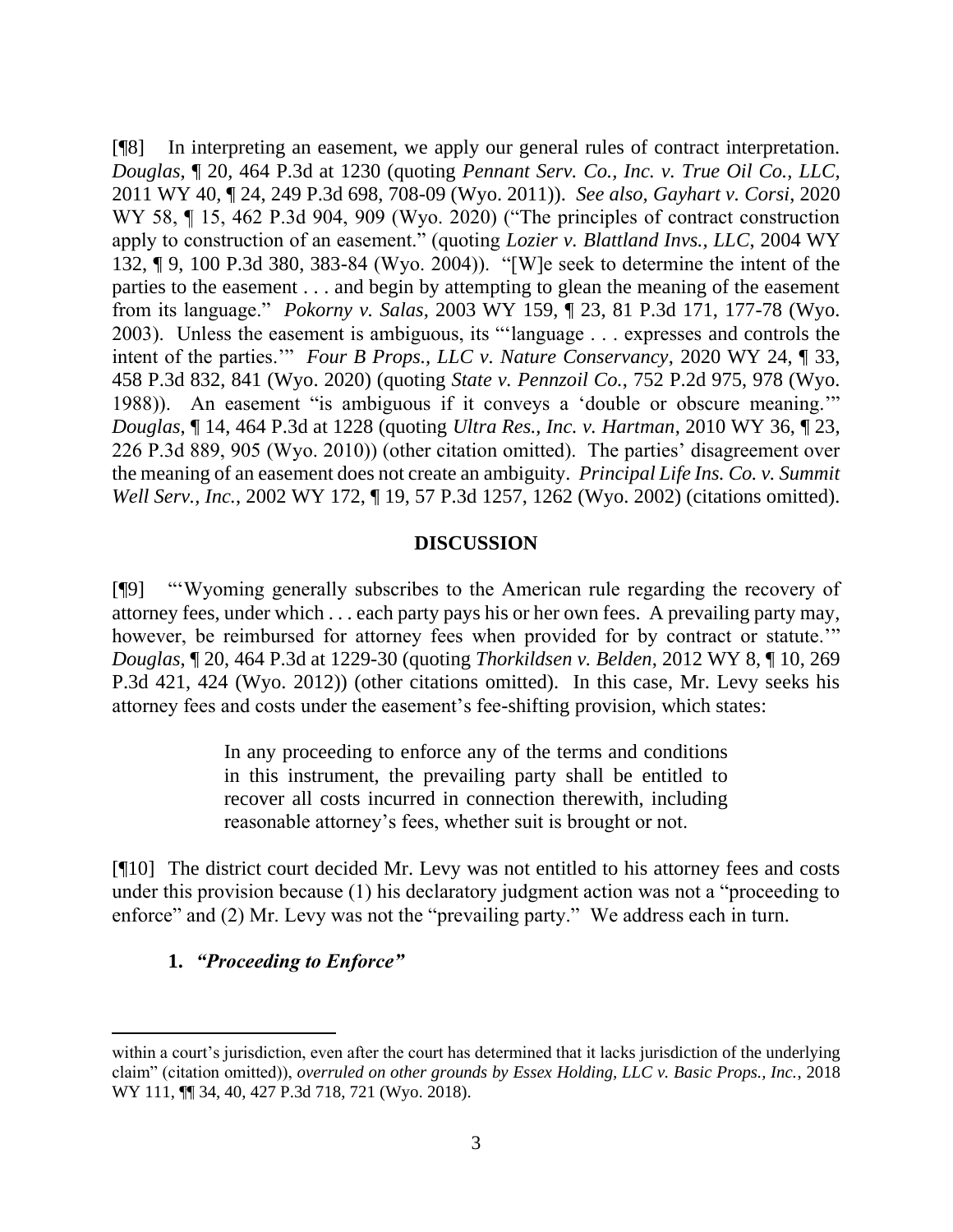[¶11] The district court decided Mr. Levy's declaratory judgment action was not a "proceeding to enforce" because it sought only an interpretation of the easement's terms. In so deciding, the court relied on our recent decision in *Douglas*.

[¶12] Mr. Levy argues the district court erred in determining his declaratory judgment action was not a "proceeding to enforce." He claims under the plain meaning of the phrase, he brought a "proceeding to enforce" because he engaged in a "course of action" to "compel [the Stirns'] obedience to" the easement's terms. According to him:

> [He] repeatedly sought to enforce the [easement's] terms informally, by explaining to [the Stirns] that he has a right to install the cable and requesting [they] stop interfering with his attempts to do so. Nonetheless, [the Stirns] repeatedly interfered with [his] rights under the [e]asement by preventing his surveyors and contractors from accessing the [e]asement. [He] again confronted [the Stirns] in an effort to get them to comply with the [e]asement they had signed. Only after [they] rebuffed these informal enforcement efforts did [he] file suit, seeking a declaratory judgment that he has a right to install cable in the [e]asement.

(Record citations omitted). Mr. Levy further maintains his declaratory judgment action was functionally equivalent to an enforcement action because a declaratory judgment in his favor would have compelled the Stirns to allow him to install the fiber optic cable.

[¶13] The easement does not define the phrase "proceeding to enforce." The plain meaning of "proceeding" is a "legal action," "procedure," or "transaction." https://www.merriam-webster.com/dictionary/proceeding. Black's Law Dictionary defines it as, *inter alia*, "[t]he regular and orderly progression of a lawsuit, including all acts and events between the time of commencement and the entry of judgment" and "[a]ny procedural means for seeking redress from a tribunal or agency." *Proceeding*, Black's Law Dictionary ( $11<sup>th</sup>$  ed. 2019). Although the plain meaning of "proceeding" includes a lawsuit, a lawsuit is not required for a party to be entitled to his fees under the easement's feeshifting provision because it allows fees "whether suit is brought or not." We need not decide, however, what type of "non-lawsuit" proceedings are contemplated by the provision because Mr. Levy brought a lawsuit. The question is whether his lawsuit sought to "enforce" the terms and conditions of the easement.

[¶14] The plain meaning of "enforce" is "strengthen," "to urge with energy," or "constrain, compel." https://www.merriam-webster.com/dictionary/enforce. Black's Law Dictionary defines it as "[t]o give force or effect to (a law, etc.); to compel obedience to." *Enforce*, Black's Law Dictionary (11<sup>th</sup> ed. 2019). In this case, Mr. Levy brought the declaratory judgment action after the Stirns violated the easement by refusing to allow him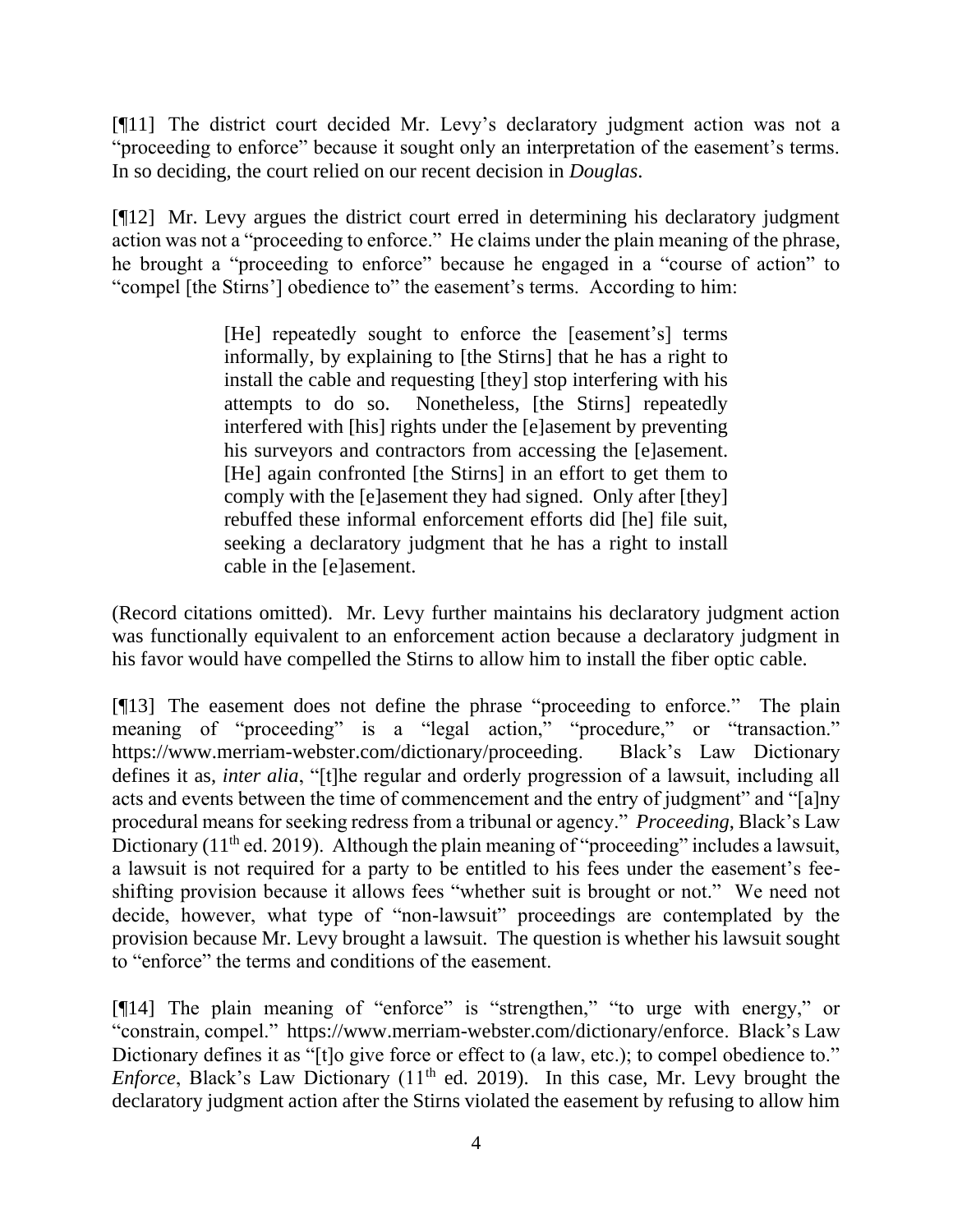to install underground fiber optic cable in the easement and by seeking to be compensated before allowing the installation. By bringing the declaratory judgment action, he sought to "compel" their compliance with the easement with a declaration from the court that he had the right to install underground fiber optic cable in the easement. Under these circumstances, his declaratory judgment action sought to "enforce" the terms of the easement.

[¶15] The district court relied on our decision in *Douglas* in determining Mr. Levy's declaratory judgment action was not a "proceeding to enforce." Ms. Douglas acquired property in Teton County which was subject to a conservation easement held by Jackson Hole Land Trust (JHLT). *Douglas*, ¶¶ 1, 3, 464 P.3d at 1225. The easement limited the amount of "Site Development" that could occur on Ms. Douglas' property and defined "Site Development" to include "any area of [her property] . . . covered by . . . driveways[.]" *Id.*, **[6, 464 P.3d at 1226.** Ms. Douglas filed a declaratory judgment action against JHLT seeking a declaration that an existing accessway on her property, which was constructed by her predecessor-in-interest, constituted a "road," rather than a "driveway," and therefore did not constitute "Site Development" subject to the easement's development limitation. *Id.*, ¶¶ 3, 7, 464 P.3d at 1225-26. The district court found in favor of JHLT, concluding the accessway was a "driveway." *Id.*, ¶ 8, 464 P.3d at 1226. However, it denied JHLT's request for attorney fees and costs under the easement's fee-shifting provision, which allowed a party to "recover the costs of enforcement of any of the terms of this Easement, including reasonable attorneys' fees . . . ." *Id.*, ¶¶ 7, 9, 21, 464 P.3d at 1226-27, 1230. The court concluded the easement's fee-shifting provision allowed for the recovery of attorney fees "'to remedy a violation of the easement.'" *Id.*, ¶ 9, 464 P.3d at 1227. It found "'there [had] been no violation'" of the easement "because Ms. Douglas instituted her declaratory judgment action before 'develop[ing] her property in a manner that could be deemed a violation.'" *Id*. Instead, the court decided, "the declaratory judgment action merely sought 'interpretation of [the] terms of the easement.'" *Id*.

[¶16] We affirmed the district court's denial of JHLT's request for fees. *Id.*, ¶¶ 23-24, 464 P.3d at 1230. Defining "enforcement" as "'[t]he act or process of compelling compliance with . . . [an] agreement,'" we held Ms. Douglas' declaratory judgment action did not seek to compel compliance with the easement. *Id.*, ¶ 22, 464 P.3d at 1230 (quoting *Enforcement*, Black's Law Dictionary (11th ed. 2019)). We explained:

> Ms. Douglas does not request an order compelling any particular action, nor does JHLT request an order compelling her to do or refrain from doing something. Instead, the parties merely seek an interpretation of the agreement. *See Chapman v. Engel*, 372 Ill.App.3d 84, 310 Ill. Dec. 6, 865 N.E.2d 330, 333 (2007) ("[A] fee-shifting provision tied to an action to 'enforce' a lease does not apply in a declaratory judgment claim asking that the parties' rights under the lease be declared.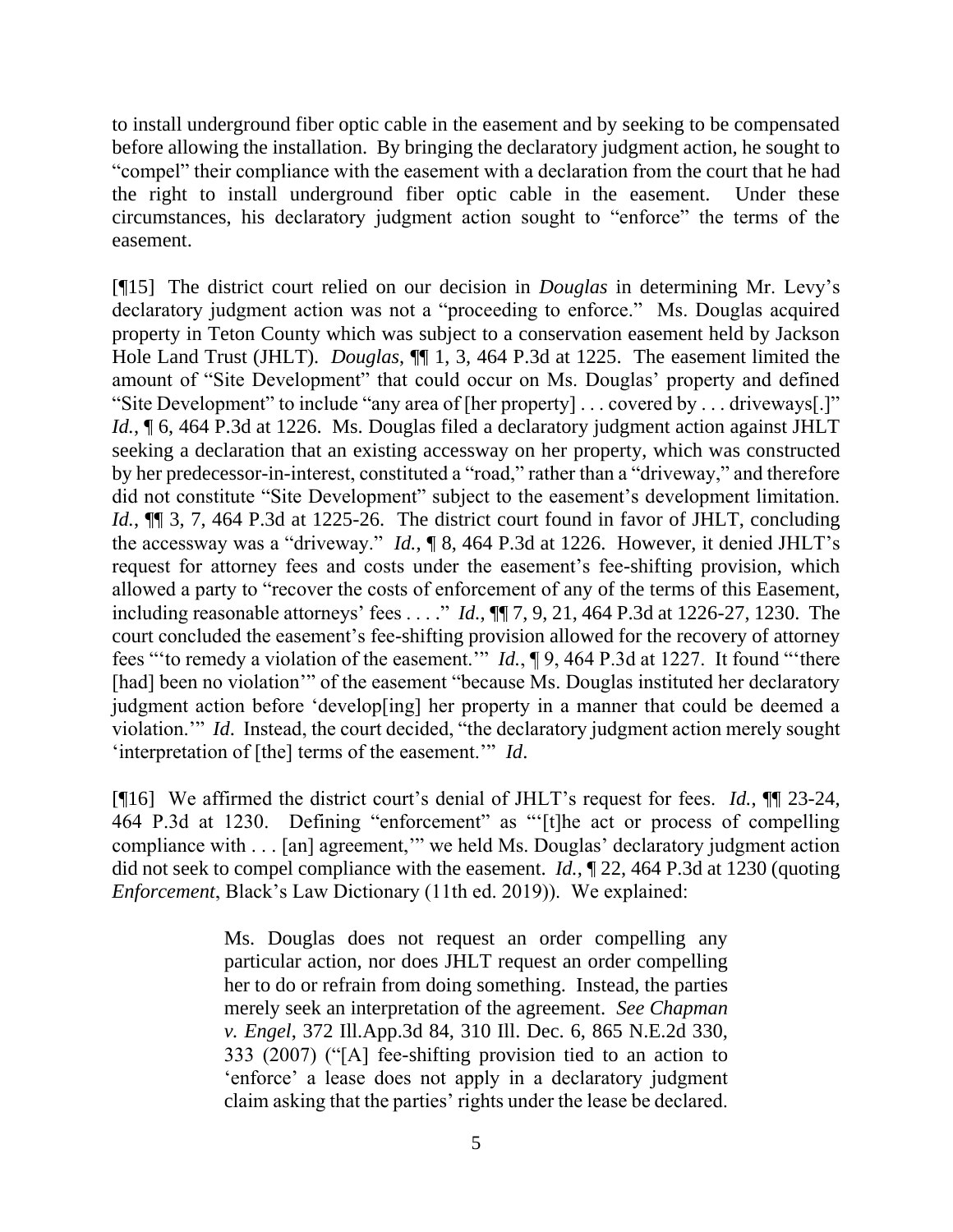The reason? Declaring rights is not the same as enforcing obligations."). Had the contracting parties intended the costs and fees provision of the agreement to apply to an action seeking an interpretation of any of the terms of the agreement, they easily could have said so. They did not.

*Id.* Importantly, however, we did not hold that a prevailing party in a declaratory judgment action is never entitled to his fees and costs under an applicable fee-shifting provision. *Id.*, ¶ 23, 464 P.3d at 1230. Rather, we held whether a fee-shifting provision applies in a particular case depends on the circumstances. *Id*. ("We merely hold that this fee-shifting provision does not apply to the circumstances at issue here.") (citation omitted).

[¶17] The circumstances of this case are different from those in *Douglas*. There was no violation of the easement in *Douglas*. As a result, neither Ms. Douglas nor JHLT sought to compel the other to refrain from violating the easement. In contrast, the Stirns interfered with the easement by refusing to allow installation of the fiber optic cable without payment. Mr. Levy brought his declaratory judgment action to compel them to cease their offending conduct. While he did not explicitly seek an order from the district court to "compel" the Stirns to refrain from violating the easement, he did so implicitly by setting forth in his complaint their refusal to allow him to install fiber optic cable in the easement and seeking a court order declaring he had the right to do so. He requested more than an interpretation of the easement; he sought to compel the Stirns' compliance with the easement.

[¶18] This case is more analogous to *Fletcher v. Lone Mtn. Road Ass'n (Fletcher II)*, 452 P.3d 802 (Idaho 2019). The Fletchers owned a lot in a subdivision subject to covenants, conditions, and restrictions (CC&Rs). *Fletcher II,* 452 P.3d at 805; *Fletcher v. Lone Mtn. Road Ass'n (Fletcher I)*, 396 P.3d 1229, 1232 (Idaho 2017). A private gravel and dirt road ran through the subdivision. *Fletcher II*, 452 P.3d at 805; *Fletcher I*, 396 P.3d at 1231-32. The CC&Rs stated the road was to be maintained by the lot owners but allowed the owners to form a Community Association to address the road's maintenance. *Fletcher I*, 396 P.3d at 1232, 1238. Nine lot owners formed an association to address the road's maintenance but failed to form it in compliance with the CC&Rs. *Id*. When the Fletchers began oiling and applying asphalt grindings on part of the road to control the dust, the association hired contractors to cover the asphalt grindings with gravel and demanded the Fletchers stop oiling the road. *Fletcher II*, 452 P.3d at 805; *Fletcher I*, 396 P.3d at 1232. In response, the Fletchers brought a declaratory judgment action against the association, seeking, among other things, a declaration that the association has no right to maintain the road or to obtain involuntary contributions from the lot owners for past maintenance expenditures because it had not been formed in compliance with the CC&Rs. *Fletcher II*, 452 P.3d at 805; *Fletcher I*, 396 P.3d at 1232, 1238. The Fletchers obtained the requested relief and moved for attorney fees under the CC&Rs, which gave any lot owner "the right *to enforce, by any proceeding at law or in equity*, [the CC&Rs] . . . and in such action shall be entitled to recover costs and reasonable attorneys' fees as are ordered by the Court." *Fletcher II*, 452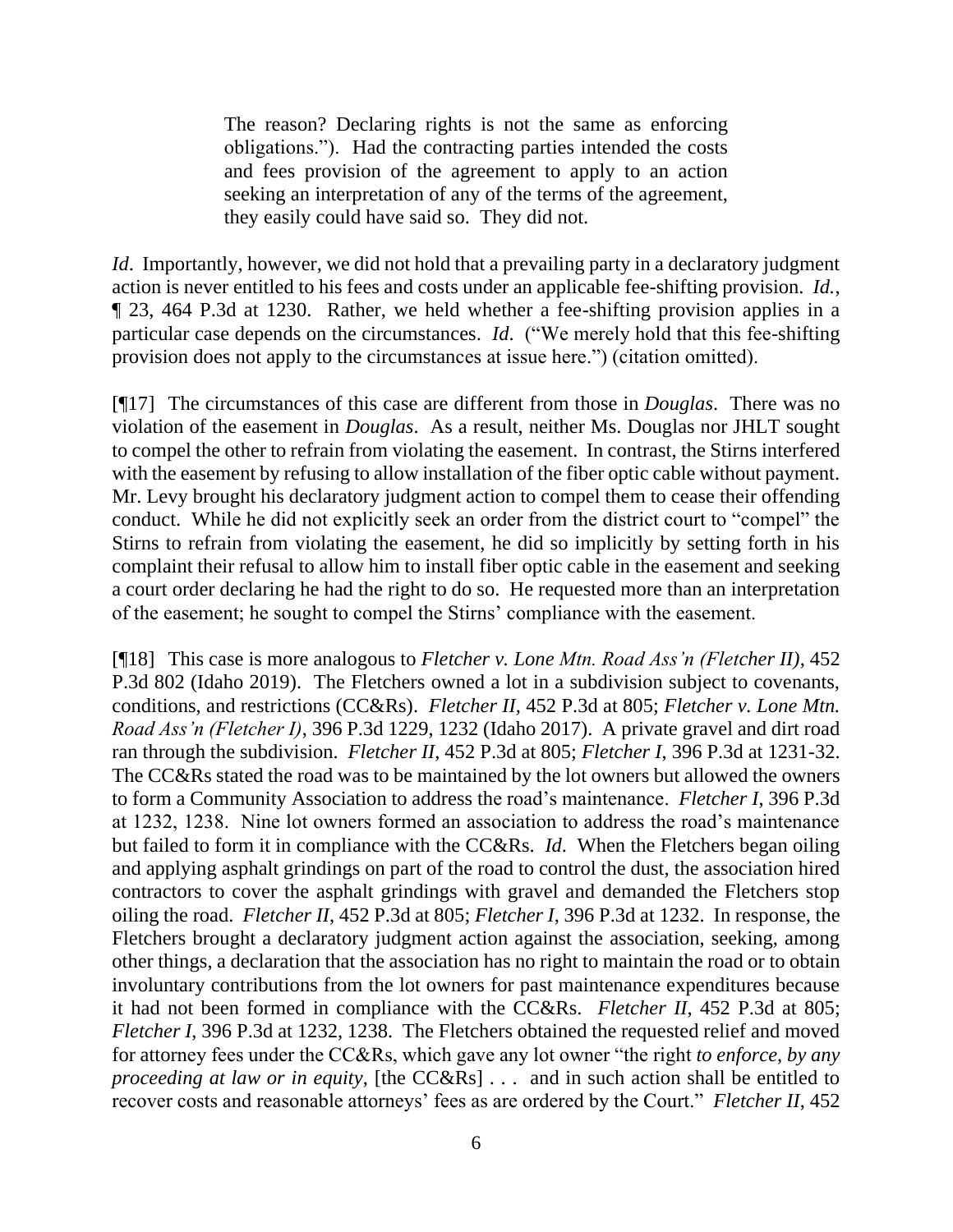P.3d at 805 (emphasis added). The district court denied the Fletchers' request for fees, concluding that even though they were the prevailing party, their declaratory judgment action was not the type of enforcement action contemplated by the CC&Rs. *Fletcher II*, 452 P.3d at 806. The Idaho Supreme Court reversed. *Id.* at 809.It concluded the Fletchers were entitled to their attorney fees because they had brought the declaratory judgment action to enforce the CC&Rs and prevent the association from maintaining the road in violation of the CC&Rs. *Id.* at 806. It explained:

> [T]he Fletchers brought this declaratory judgment action in direct response to the [a]ssociation's efforts to maintain [the road] in a manner that was inconsistent with the CC&Rs. At its core, the action was brought to require strict compliance with the unambiguous terms of the CC&Rs and make it clear that the [a]ssociation has no authority to maintain the road and . . . no authority to demand contributions from the Fletchers or other lot owners for past maintenance expenditures.

*Fletcher II*, 452 P.3d at 807-08.

[¶19] Similarly, Mr. Levy brought the declaratory judgment action in response to the Stirns' efforts to prevent him from installing underground fiber optic cable within the easement, which was inconsistent with the easement's terms. "At its core," Mr. Levy brought the action to require the Stirns' compliance with the easement and "make it clear" they did not have the authority to prevent him from installing fiber optic cable within the easement or to demand payment before installation.

[¶20] Mr. Levy's declaratory judgment action in this case was a "proceeding to enforce" the easement's terms.

# **2.** *"Prevailing Party"*

[¶21] The district court concluded Mr. Levy was not a "prevailing party" under the easement's fee-shifting provision because his suit was dismissed for lack of subject matter jurisdiction. Mr. Levy argues he was the "prevailing party" under the ordinary meaning of "prevail," which means "[t]o be greater in strength or influence; triumph." According to him, he "triumphed" because he successfully overcame the Stirns' opposition to and interference with the easement's terms. And, because the fee-shifting provision applies "whether suit is brought or not," he argues it is immaterial that he obtained their compliance through their voluntary, albeit belated, acknowledgement of his right to install the fiber optic cable in the easement.

[¶22] The easement does not define the term "prevailing party." As Mr. Levy argues, the ordinary meaning of "prevail" is to "triumph." https://www.merriam-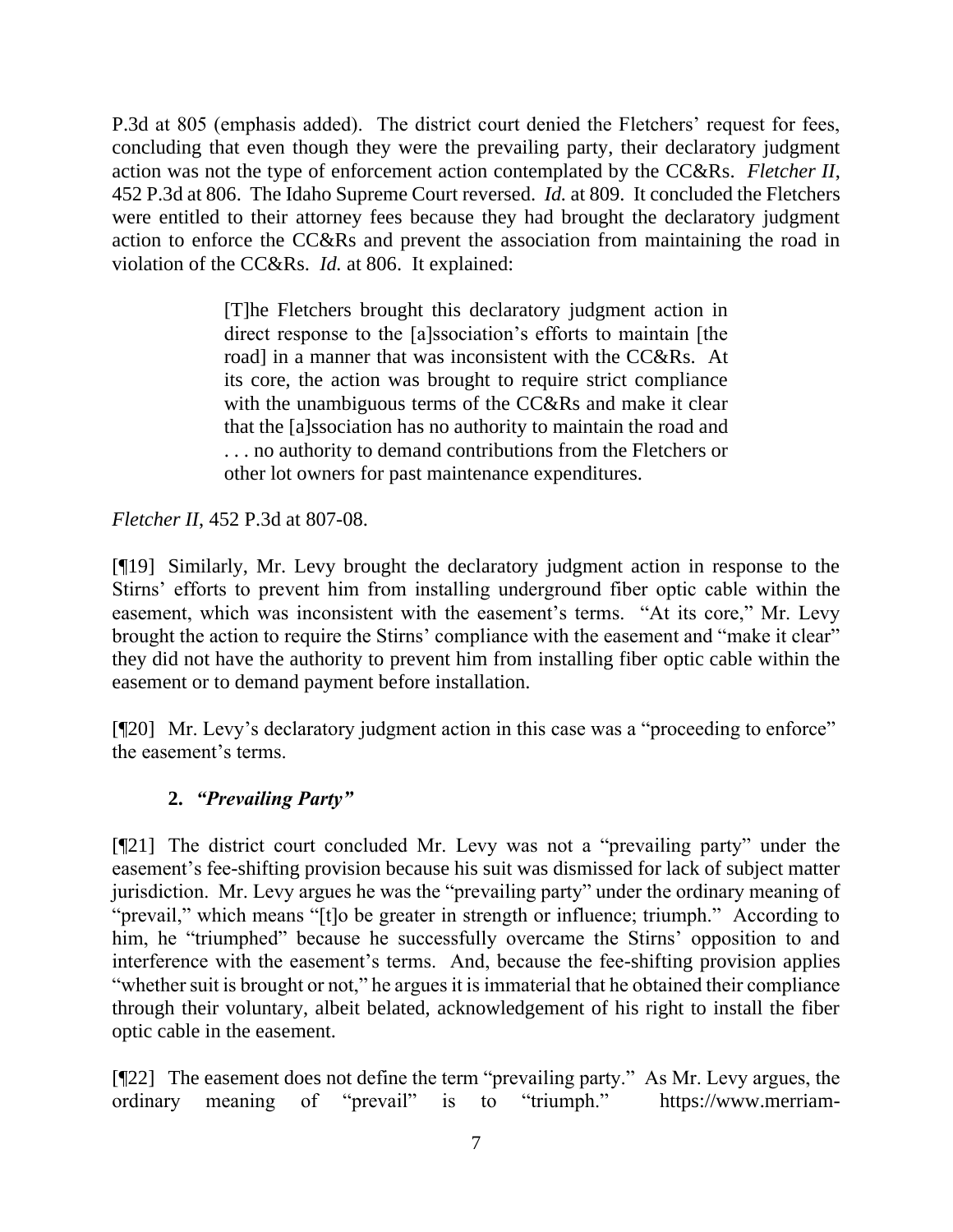webster.com/dictionary/prevail. Black's Law Dictionary defines it as "to obtain the relief sought in an action; to win a lawsuit." *Prevail*, Black's Law Dictionary (11th ed. 2019). "We have defined 'prevailing party' for purposes of awarding costs of litigation as one who 'improves his or her position by the litigation.'" *Ultra Res., Inc.*, ¶ 152, 226 P.3d at 936 (quoting *Schaub v. Wilson*, 969 P.2d 552, 561 (Wyo. 1998)).

[¶23] Looking to "the litigation as a whole," Mr. Levy was the "prevailing party" because he improved his position by filing the declaratory judgment action. *Id.* ("looking at the litigation as a whole" to decide whether plaintiffs were the "prevailing party" under the Wyoming Royalty Payment Act). *See also, Acorn v. Moncecchi*, 2017 WY 83, ¶ 12, 397 P.3d 205, 209 (Wyo. 2017) (for purposes of awarding costs under W.R.C.P. 54(d)(1), "[t]he case must be viewed as a whole to determine who was the 'prevailing party'") (citations and quotation marks omitted). Prior to filing the action, the Stirns refused Mr. Levy's efforts to install underground fiber optic cable within the easement and demanded payment. Four months after filing the action, the Stirns acknowledged he had the right to install the cable and to do so without compensating them. Mr. Levy also "triumphed" by obtaining the Stirns' agreement that the easement allowed for the installation of underground fiber optic cable. Moreover, while Mr. Levy did not formally "obtain the relief [he] sought," he effectively did so.

[¶24] The district court rejected any reliance on the definition of a prevailing party as "one who improves his or her position by the litigation." It equated that definition with the catalyst theory, which "'posits that a plaintiff is a "prevailing party" if it achieves the desired result because the lawsuit brought about a voluntary change in the defendant's conduct.'" *Guy v. Wyo. Dep't of Corr. by & through Lampert*, 2019 WY 69, ¶ 31, 444 P.3d 652, 661-62 (Wyo. 2019), *cert. denied sub nom. Guy v. Lampert*, 140 S. Ct. 1295, 206 L.Ed.2d 375 (2020) (quoting *Buckhannon Bd. & Care Home, Inc. v. W. Va. Dep't of Health & Human Res.*, 532 U.S. 598, 601, 121 S. Ct. 1835, 1838, 149 L.Ed.2d 855 (2001)). Relying on *Guy*, the district court concluded the catalyst theory was no longer recognized in Wyoming. The court was mistaken.

[¶25] *Guy* involved whether the plaintiff was a "prevailing party" under 42 U.S.C. § 1988(b). *Guy*, ¶¶ 29-30, 444 P.3d at 661. Because a federal statute was involved, we were bound under the Supremacy Clause of the United States Constitution to follow the Supreme Court's interpretation of "prevailing party" in § 1988(b), including its holding in *Buckhannon* that "the term 'prevailing party' does not include 'a party that has failed to secure a judgment on the merits or a court-ordered consent decree, but has nonetheless achieved the desired result because the lawsuit brought about a voluntary change in the defendant's conduct.'" *Id.*, ¶¶ 32-33 & n.8; 444 P.3d at 662 & n.8 (quoting *Buckhannon*, 532 U.S. at 600, 121 S. Ct. at 1838). Unlike in *Guy*, we are not bound by *Buckhannon* in this case because we are not interpreting a federal statute, but rather a private easement. The interpretation of a private easement, like a private contract, is a matter of state law. *Volt Info. Scis., Inc. v. Bd. of Trs. of Leland Stanford Junior Univ.*, 489 U.S. 468, 474, 109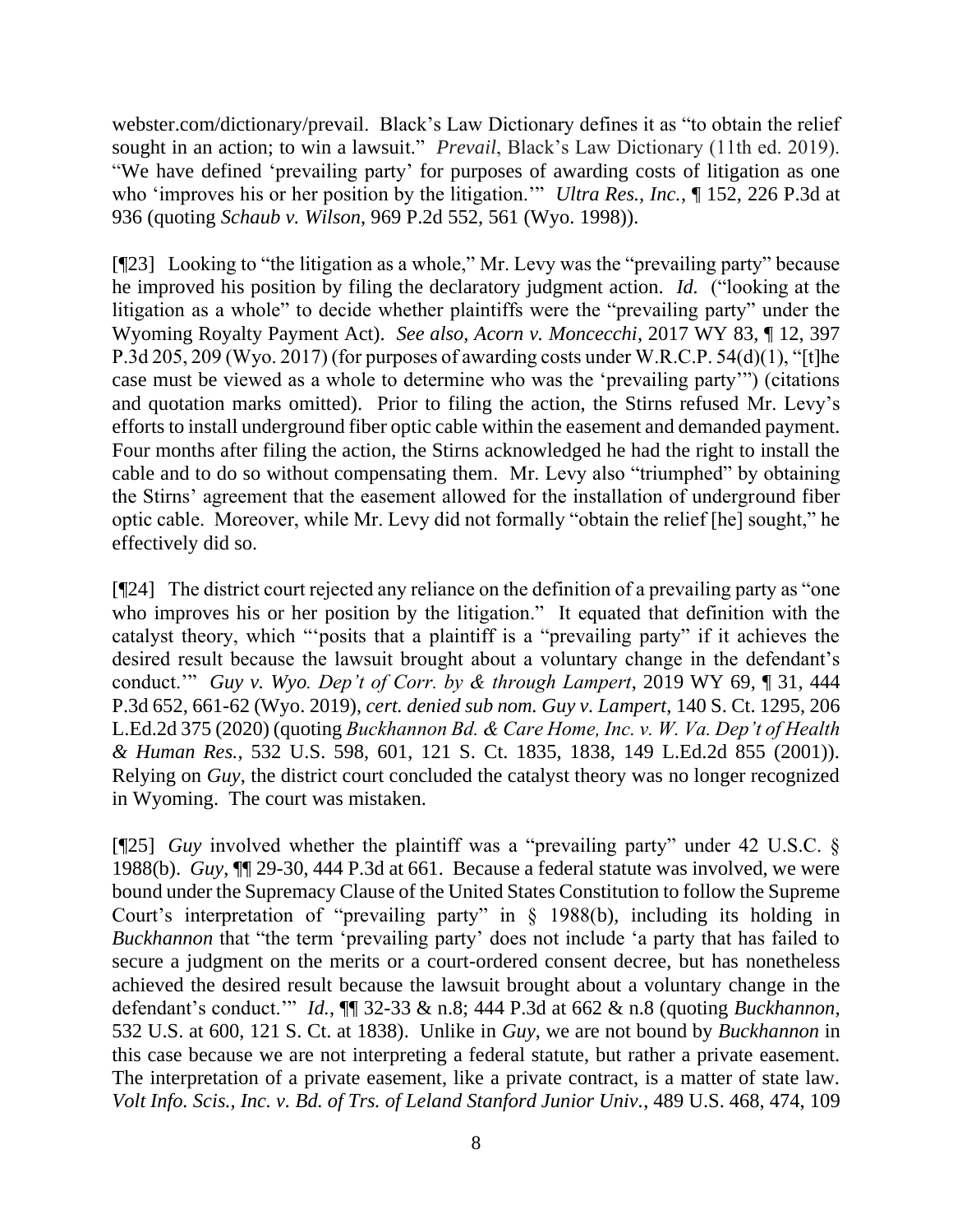S. Ct. 1248, 1253, 103 L.Ed.2d 488 (1989) ("[T]he interpretation of private contracts is ordinarily a question of state law, which [the United States Supreme] Court does not sit to review.") (citation omitted). Moreover, *Guy* did not overrule our precedent defining a "prevailing party" as "one who improves his or her position by the litigation" for purposes of state fee-shifting statutes. *Guy*, ¶ 33 & n.9, 444 P.3d at 662 & n.9 (noting that even though *Buckhannon* governed the interpretation of § 1988(b), "[t]hat is not to say that our interpretation of 'prevailing party' in Wyo. Stat. Ann. § 1-14-126(b) (LexisNexis 2019) and Wyo. Stat. Ann. § 30-5-303(b) (LexisNexis 2019) is no longer sound. State courts are the final arbiters of the meaning of state law.").

[¶26] The district court also interpreted "prevailing party" to require judicial relief. The Stirns agree with this interpretation, arguing "prevailing party" is a legal term of art requiring the party to have received a judgment on the merits. Mr. Levy, they say, did not receive a judgment on the merits because the declaratory judgment action was dismissed for lack of subject matter jurisdiction.

[¶27] The easement's fee-shifting provision allows for an award of attorney fees to the prevailing party in an enforcement action "whether suit is brought or not." Clearly, the parties did not intend to require a party to obtain judicial relief to be considered the "prevailing party." If we were to interpret the provision as only allowing an award of fees to those who obtain judicial relief, we would effectively render the phrase "whether suit is brought or not" meaningless. We avoid such interpretations. *Douglas*, ¶ 14, 464 P.3d at 1228 ("We interpret [an easement] 'as a whole and read each provision in light of the others to find the plain meaning. We avoid interpreting provisions in a way that makes the other provisions inconsistent or meaningless.'" (quoting *Thornock v. PacifiCorp*, 2016 WY 93, ¶ 13, 379 P.3d 175, 180 (Wyo. 2016)) (other citations omitted).

[¶28] The district court decided the phrase "whether suit is brought or not" was irrelevant because Mr. Levy brought suit. However, as explained above, under its plain terms, a "prevailing party" need not obtain judicial relief even if he does bring suit. All that is required is that he "improve his . . . position by the litigation," "triumph," or otherwise "obtain the relief sought." Mr. Levy accomplished all of the above.

[¶29] In any event, the reason Mr. Levy did not obtain a judgment in his favor is because the Stirns filed an improper motion for judgment on the pleadings. A judgment on the pleadings is only "'appropriate *if all material allegations of fact are admitted in the pleadings* and only questions of law remain.'" *Newport Int'l Univ., Inc. v. Wyo. Dep't of Educ.*, 2008 WY 72, ¶ 12, 186 P.3d 382, 386 (Wyo. 2008) (emphasis added) (quoting *Box L Corp. v. Teton Cnty. ex rel. Bd. of Cnty. Comm'rs of Teton Cnty.*, 2004 WY 75, ¶ 2, 92 P.3d 811, 813 (Wyo. 2004)). The Stirns did not admit all material allegations of fact in their answer. Notably, they denied Mr. Levy's assertion that the easement did not require him to pay for the installation of fiber optic cable. This denial belies the Stirns' claim in